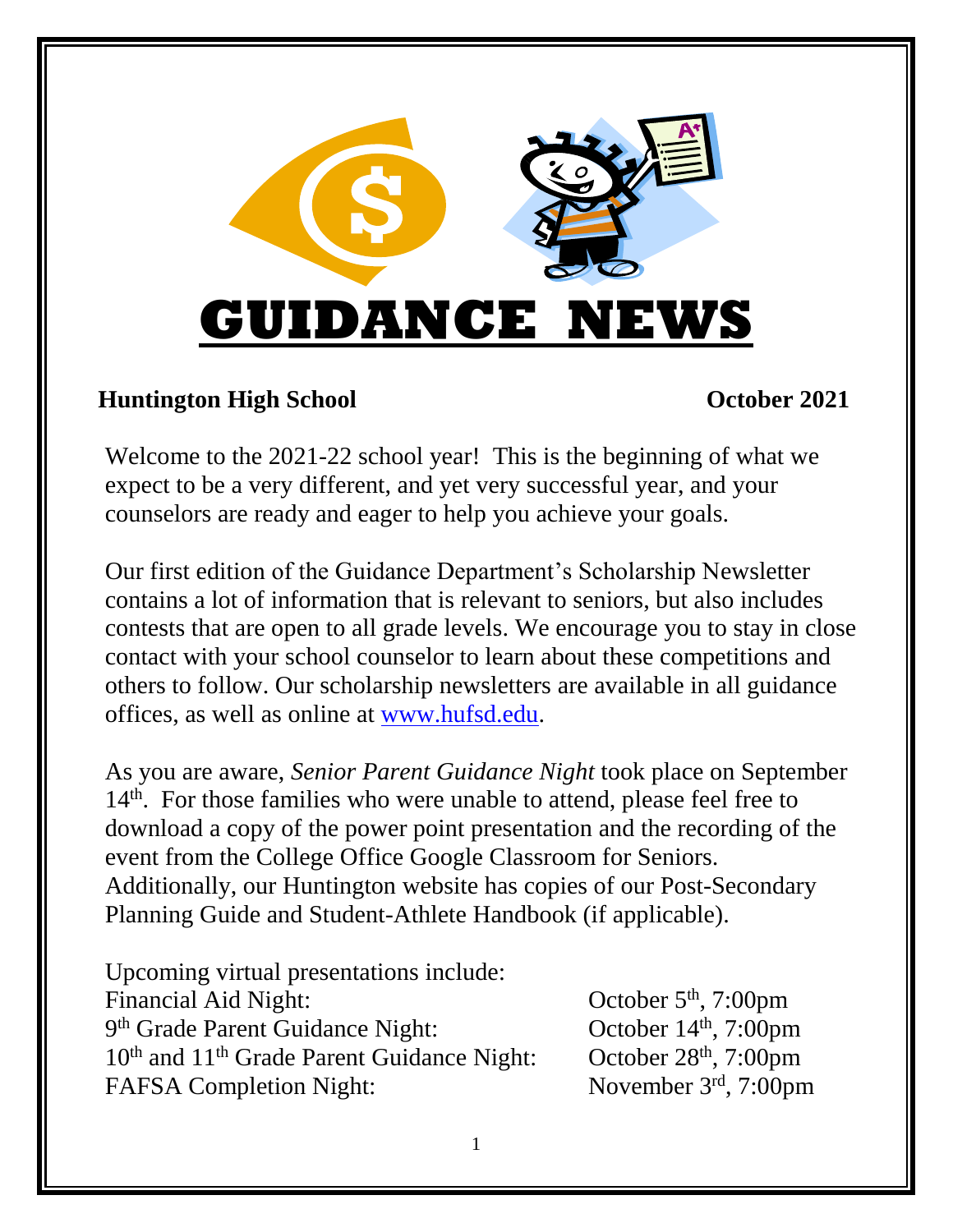All students are encouraged to utilize extra help offered by every teacher either before, during, or after school. Extra-help schedules are available online on Google Classrooms. Additionally, there are peer tutors available through the National Honor Societies. Do not hesitate to seek out the appropriate resources that can help maximize your success!

## **UPCOMING COLLEGE EXAMS**

 **ACT…………………………………Saturday, Oct 23 rd** *Late registration (No late fees): Oct. 1 st*

**SAT…………………………………Saturday, Nov. 6 th**

*Registration Deadline: Oct.8 th Late registration deadline: Oct. 26 th*

> **SAT…………………………………Saturday, Dec. 4th** *Registration Deadline: Nov.4th Late registration deadline: Nov. 23rd*

**ACT………………………………….Saturday, Dec. 11 th**

*Registration deadline: Nov. 5 th Late registration deadline: Nov. 19th*

**PSAT/NMSQT……………………….Thursday, October 13th**

#### **PSAT (10th Graders Only) ……… Wednesday, March 10 th**

The December 4<sup>th</sup> SAT administration is held at other testing sites. Check online with the College Board at [www.collegeboard.org](http://www.collegeboard.org/) (SAT) and [www.act.org](http://www.act.org/) (ACT) for other locations if you are interested in taking these tests on any of these dates.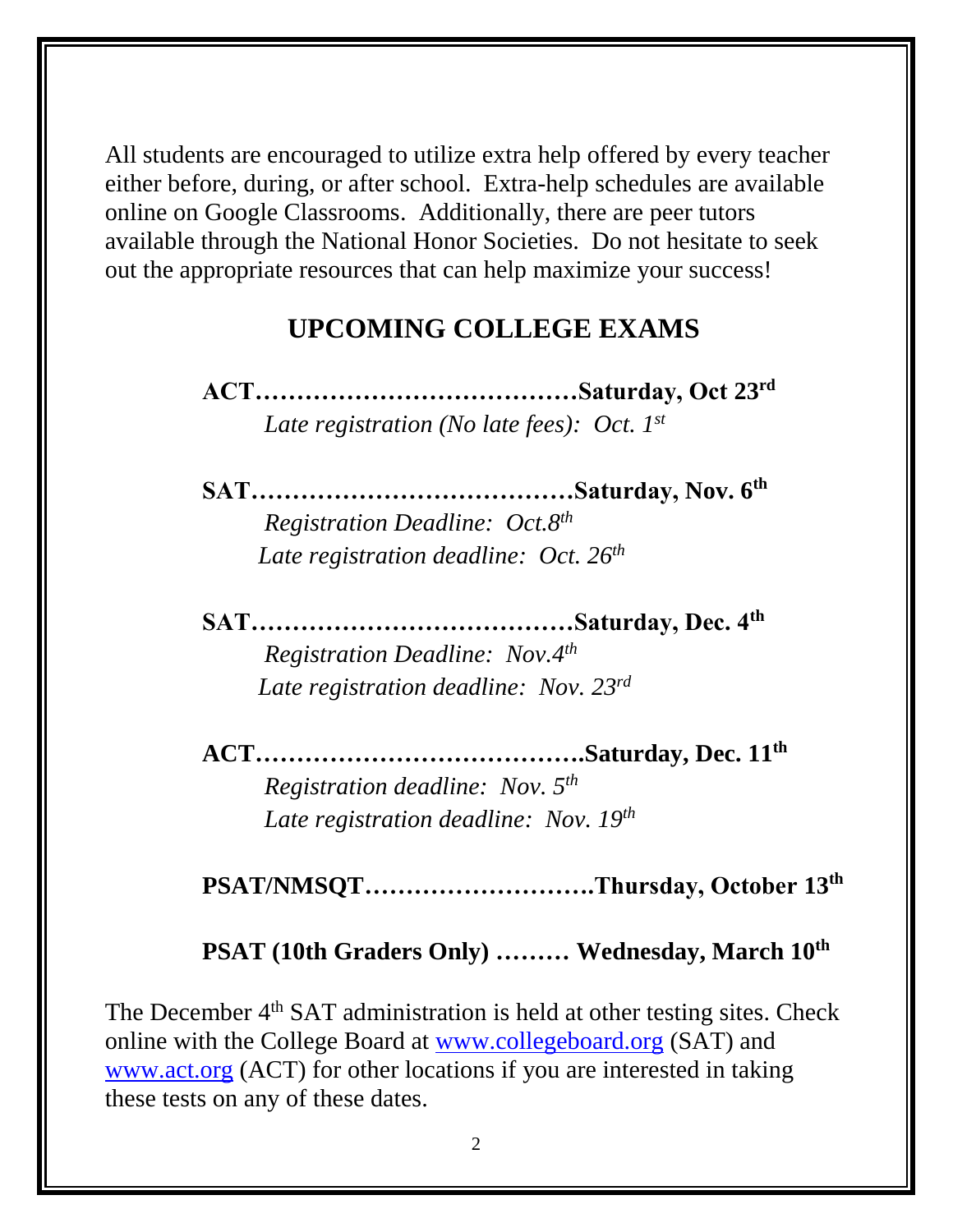# *CONTESTS & PROGRAMS FOR ALL GRADES*

**THE CIRKLED IN "NO SWEAT" SCHOLARSHIP** is a \$2,500 CASH scholarship you can use for any educational purpose, from books to summer camp. Students must be 13 years old and older to apply at [https://www.cirkledin.com/scholarships/.](https://www.cirkledin.com/scholarships/) **DEADLINE IS DECEMBER 31ST .**

**HUGH O'BRIEN LEADERSHIP SEMINAR (HOBY)** for 10th grade students, provides an opportunity for students from each high school to attend a leadership seminar. Interested students who have demonstrated leadership activities and potential in this area should fill out an application [here.](https://forms.gle/gxs77eWGHrZKhEMP6) **DEADLINE IS NOVEMBER 30TH.**

**OPTIMUM COMMUNITY'S HISPANIC HERITAGE ESSAY CONTEST** is open to students in grades 6 through 12. Students must submit an original essay, in 500 words or less, about a Hispanic or Latino person, past or present, who inspires you and explain why. Prizes include a \$1,500 scholarship and ipads. Please enter online at [https://www.optimum.com/hhm.](https://www.optimum.com/hhm) Essays must be received by **OCTOBER 31 ST .**

**PRUDENTIAL EMERGING VISIONARIES** is a collaboration between Prudential Financial and Ashoka, a leading social impact organization. Emerging Visionaries is an evolution of the Prudential Spirit of Community Awards, a program that for 26 years has celebrated young people who are tackling society's most pressing issues. Prudential Emerging Visionaries is a national recognition program that celebrates young people for their innovative solutions to financial and societal challenges facing their communities. If that sounds like you, you may be an Emerging Visionary! Fill out an application at

[https://challenges.changemakers.com/challenge/emergingvisionaries.](https://challenges.changemakers.com/challenge/emergingvisionaries) To apply, click the "Participate" button on the top right by **NOVEMBER 4 TH.**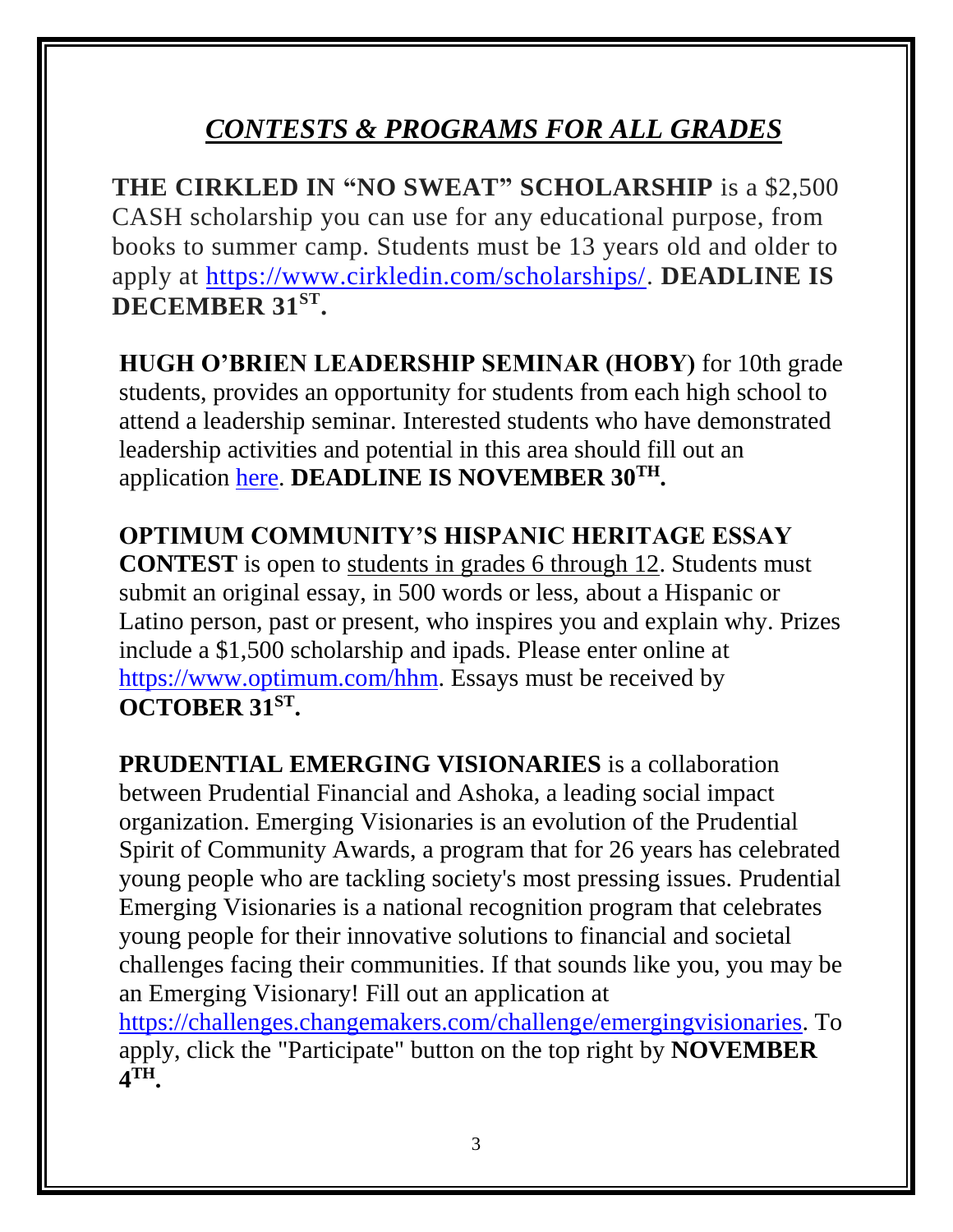**RYLA -Rotary Youth Leadership Awards-** for sophomores (10<sup>th</sup>) graders) who are interested in building goodwill and peace through humanitarian service. Please

visit <https://www.ryladistrict7255.com/sophomore> for more information. Students are encouraged to submit their applications to Ms. Bonilla or Ms. Wallace in Guidance West. Students should apply as soon as possible. **DEADLINE IS JANUARY 31ST** .

**V.F.W. VOICE OF DEMOCRACY SCHOLARSHIP** is an audioessay contest leading to a national winner of a \$30,000 scholarship, and is open to all students in *grades 9-12.* This year's theme is*"America: Where Do We Go From Here?*" To obtain entry forms and more information, please contact VFW National Headquarters at [www.vfw.org.](http://www.vfw.org/) Go to Community, Youth & Education, and Youth Scholarships. Students must submit their entry to the local post, VFW Nathan Hale Post 1469. **DEADLINE IS OCTOBER 31ST .**

## *SCHOLARSHIPS FOR SENIORS*

**BOSTON UNIVERSITY** offers a wide variety of merit scholarships, some even covering full tuition, to recognize high achieving students who go above and beyond. Most awards are for academic achievement, while others go to talented athletes, performers, and artists. Interested seniors are encouraged to visit their website [here](https://www.bu.edu/admissions/tuition-aid/scholarships-financial-aid/first-year-merit/?j=166633&sfmc_sub=6082702&l=205_HTML&u=4840789&mid=514005790&jb=6005) to learn more. **THE EARLIEST DEADLINE IS DECEMBER 1ST .**

**COCA COLA SCHOLARS PROGRAM** for seniors with highly developed interests in their community, demonstrated leadership, academic achievement (minimum GPA of 3.0), commitment to making a significant impact in their school and community. One hundred and fifty Coca-Cola Scholars are selected each year to receive this \$20,000 scholarship. This program is available to U.S. Citizens; U.S. Nationals; U.S. Permanent Residents; Refugees; Asylees; Cuban-Haitian Entrants; or Humanitarian Parolees. Applications must be submitted online at [www.coca-colascholars.org.](http://www.coca-colascholars.org/) **DEADLINE IS OCTOBER 31 ST .**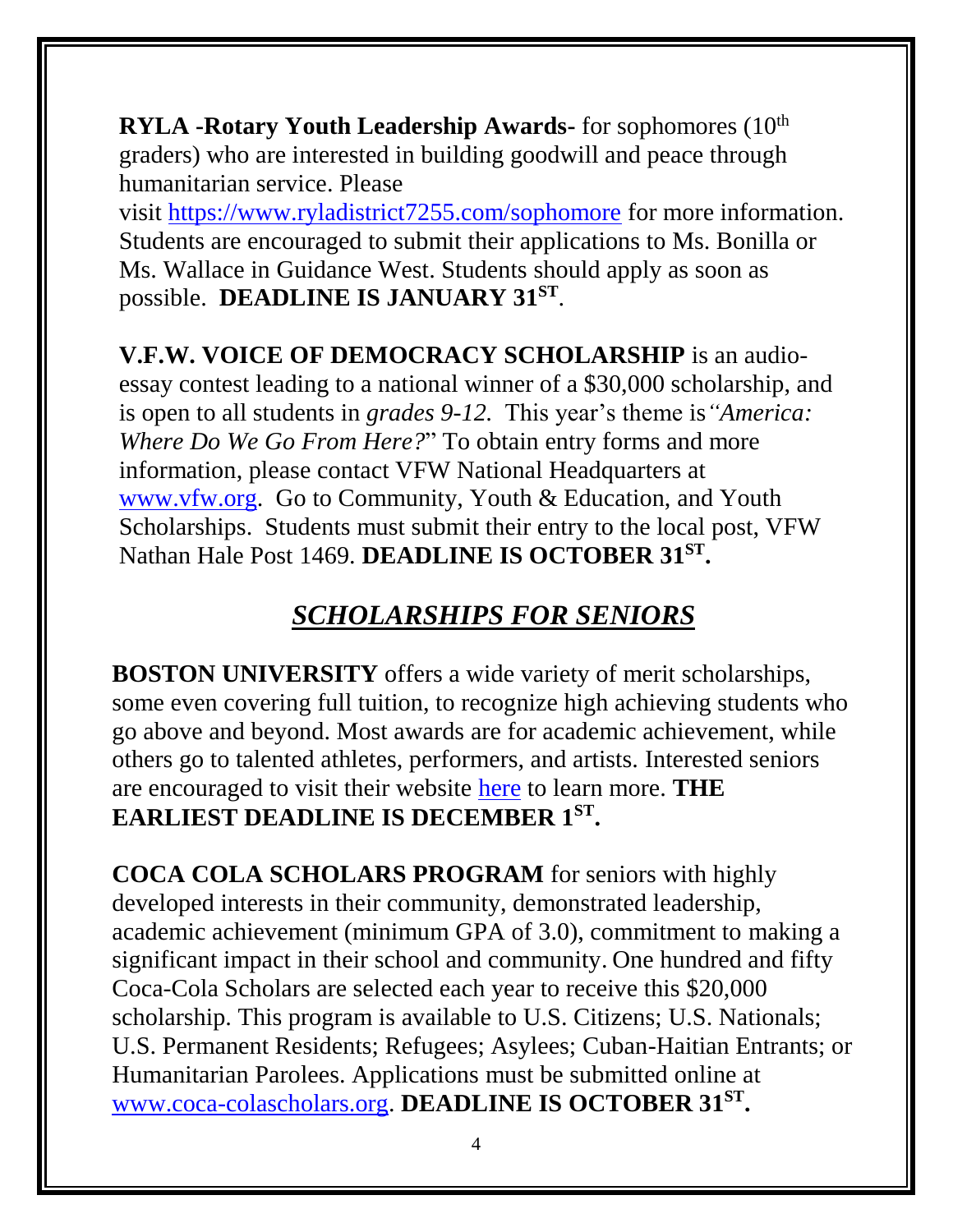**ELKS NATIONAL FOUNDATION MOST VALUABLE STUDENT SCHOLARSHIP CONTEST** is open to seniors who are United States citizens and are planning to earn a four-year college degree. Awards range from \$1,000 to \$12,500 per year. Applications and instructions are available at [www.elks.org/enf/scholars/mvs.cfm](http://www.elks.org/enf/scholars/mvs.cfm)**. DEADLINE IS NOVEMBER 15TH.**

**ISLAND FEDERAL CREDIT UNION** will award eleven high school seniors scholarships of \$2,500 - \$10,000. Eligible students must be accepted into a full-time undergraduate program at the time of entry and hold an Island checking/debit card account. Print out and complete the Scholarship Entry Form at [https://www.islandfcu.org/Island-](https://www.islandfcu.org/Island-Scholarship.aspx)[Scholarship.aspx.](https://www.islandfcu.org/Island-Scholarship.aspx) **DEADLINE IS APRIL 22ND .**

**SENATOR JOSÉ PERALTA NEW YORK STATE DREAM ACT** gives undocumented and other students access to New York State‐administered grants and scholarships that support their higher education costs. Students can visit<https://www.hesc.ny.gov/dream/> to learn more and make an account. *Students are encouraged to apply as soon as possible.*

**SUFFOLK ACADEMY OF MEDICINE "DOCTORS OF** 

**TOMORROW" PROGRAM** is available to graduating seniors interested in entering the field of medicine. Attendance at a virtual introductory symposium (scheduled for November 10<sup>th</sup> from 5-7pm), essay contest, and a day with a doctor are all required to qualify for scholarships. \$3,000 in scholarships will be disseminated. Please visit [here](https://scms-sam.org/news/h-s-senior-are-you-a-doctor-of-tomorrow-2021-2022/) for more information. *If you would like to participate, you must email Ms. Bonilla at dbonilla@hufsd.edu as soon as possible. Names*  will be taken until November 1<sup>st</sup> at 2:30pm.